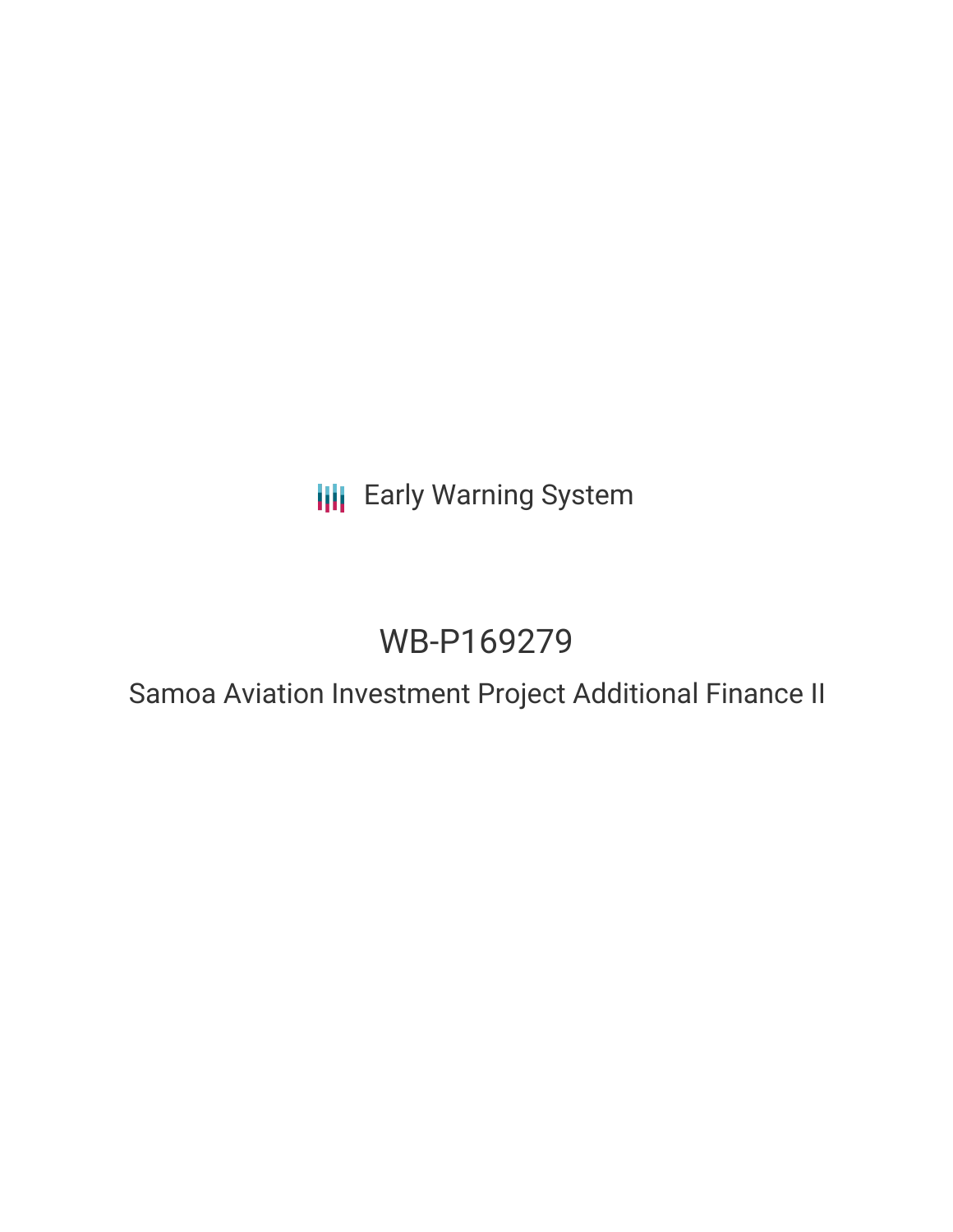

#### **Quick Facts**

| <b>Countries</b>               | Samoa                      |
|--------------------------------|----------------------------|
| <b>Financial Institutions</b>  | World Bank (WB)            |
| <b>Status</b>                  | Proposed                   |
| <b>Bank Risk Rating</b>        | U                          |
| <b>Borrower</b>                | Independent State of Samoa |
| <b>Sectors</b>                 | Transport                  |
| <b>Investment Type(s)</b>      | Loan                       |
| <b>Investment Amount (USD)</b> | $$2.20$ million            |
| <b>Loan Amount (USD)</b>       | \$2.20 million             |
| <b>Project Cost (USD)</b>      | $$3.35$ million            |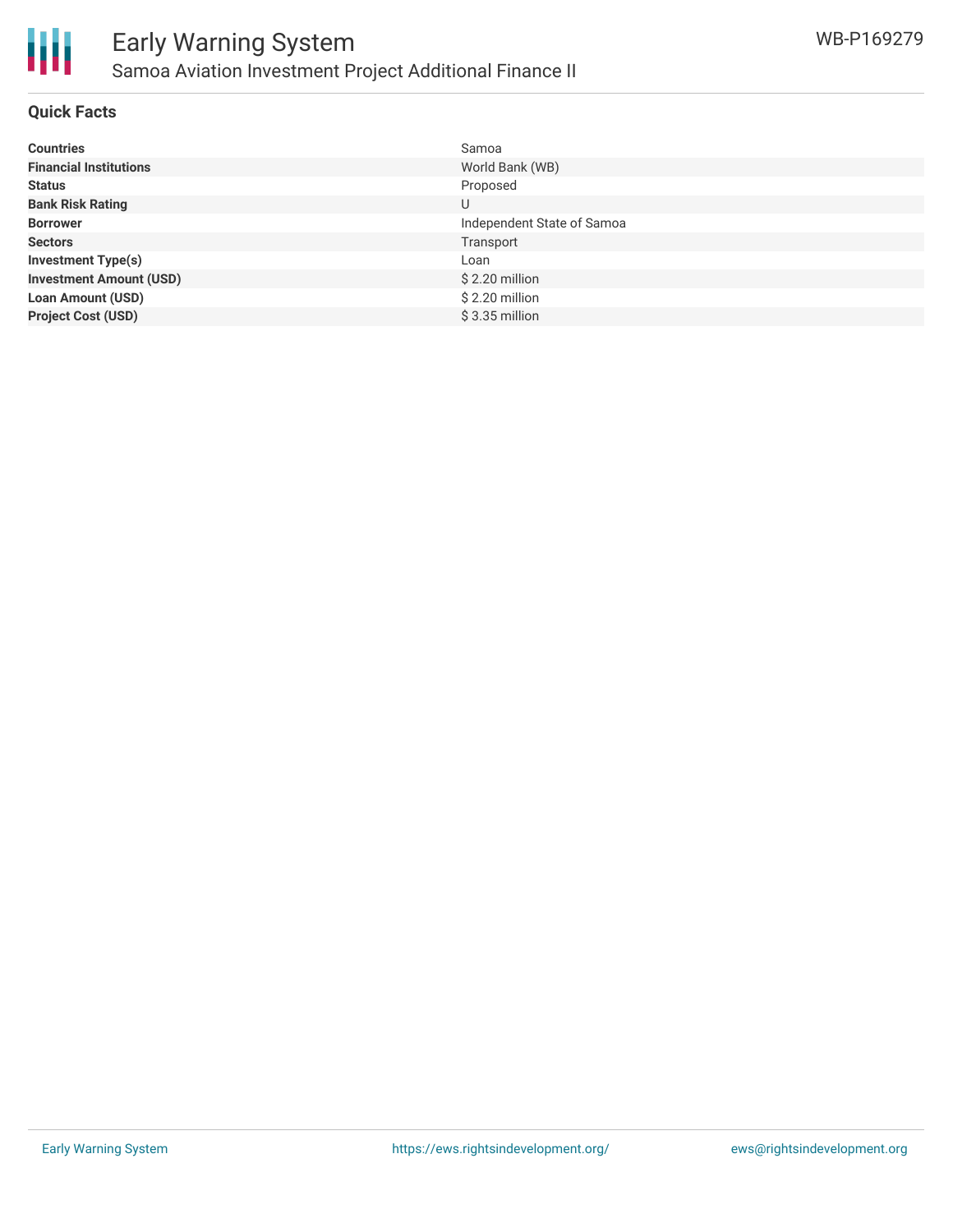

#### **Project Description**

According to bank documents, the project development objective is to improve operational safety and oversight of international air transport and associated infrastructure.

Component A. Aviation Infrastructure Investments

Component B. Aviation Sector Reform and Training

Component C: Strengthening Airport Operations and Management Capacity

Component D: Project Management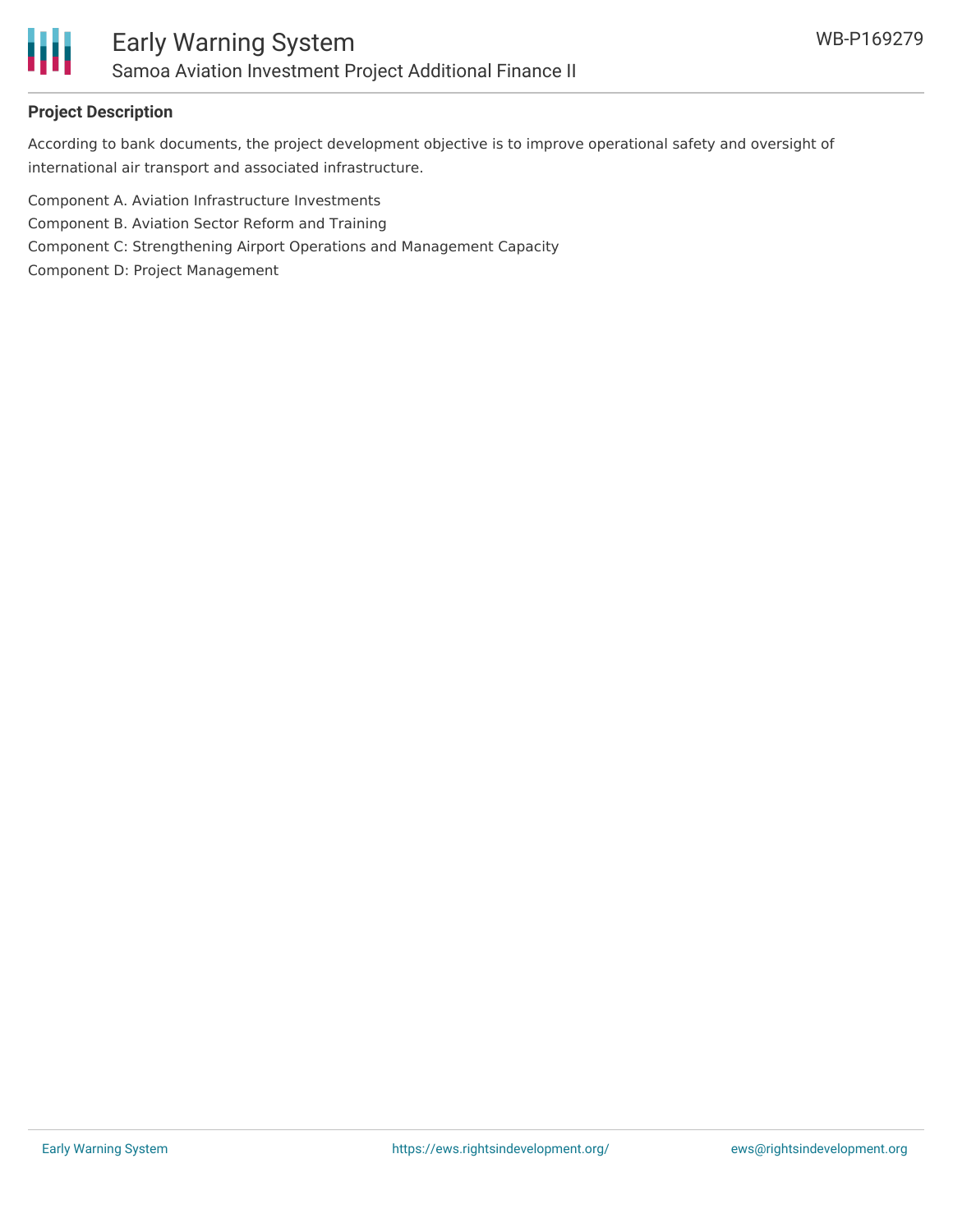

### Early Warning System Samoa Aviation Investment Project Additional Finance II

#### **Investment Description**

World Bank (WB)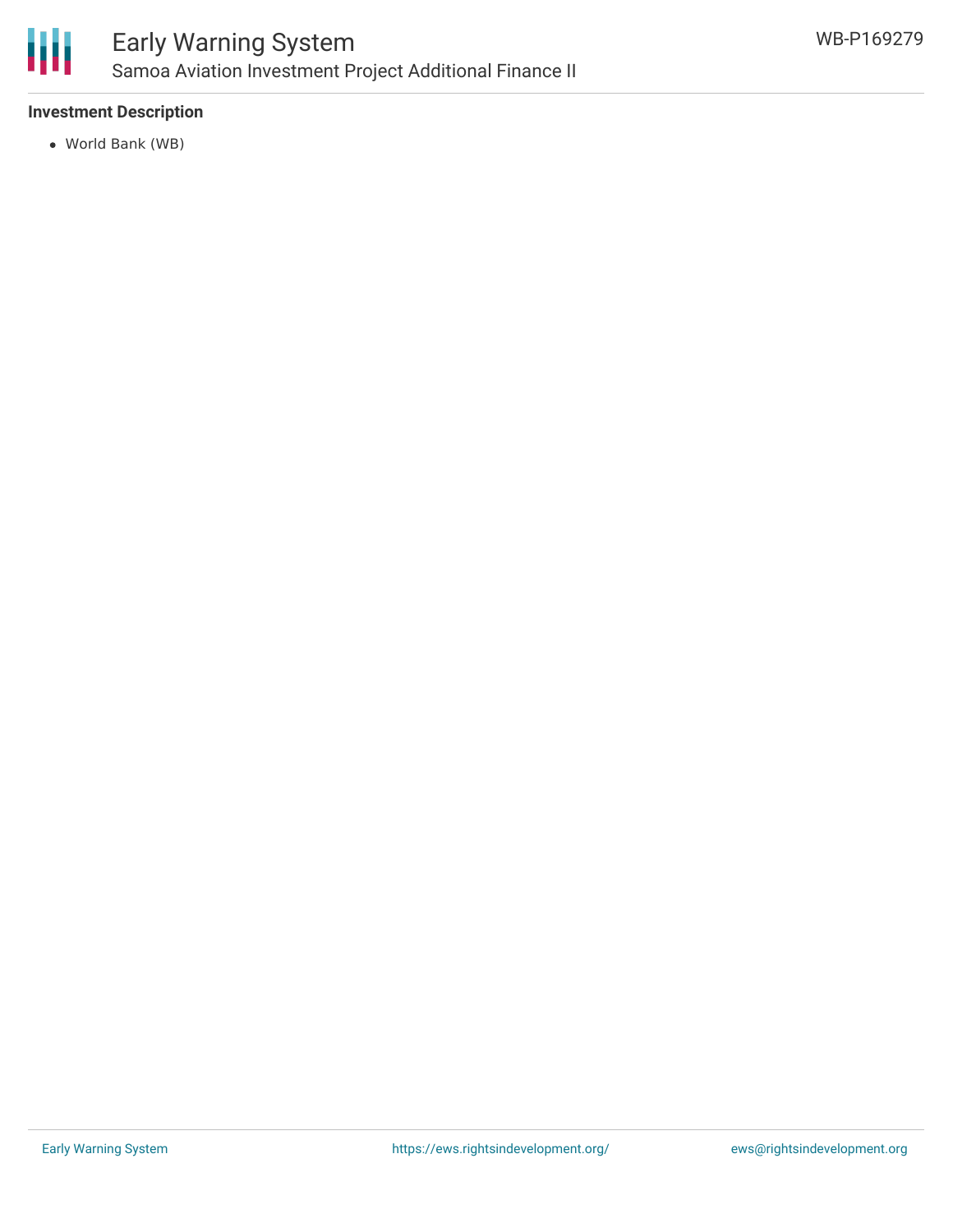

#### **Contact Information**

Borrower/Client: Independent State of Samoa Mr. Leasiosiofaasisina Oscar Malielegaoi, Chief Executive Officer, Ministry of Finance Email Address: [oscar.malielegaoi@mof.gov.ws](mailto:oscar.malielegaoi@mof.gov.ws)

Borrower/Client: Ministry of Finance Mr. Leasiosiofaasisina Oscar Malielegaoi, CEO [Oscar.Malielegaoi@mof.gov.ws](mailto:Oscar.Malielegaoi@mof.gov.ws)

Implementing Agency: Samoa Airport Authority Mr. Silimana'i Ueta Jr Solomona, General Manager Email Address: [jsolomona@saa.ws](mailto:jsolomona@saa.ws)